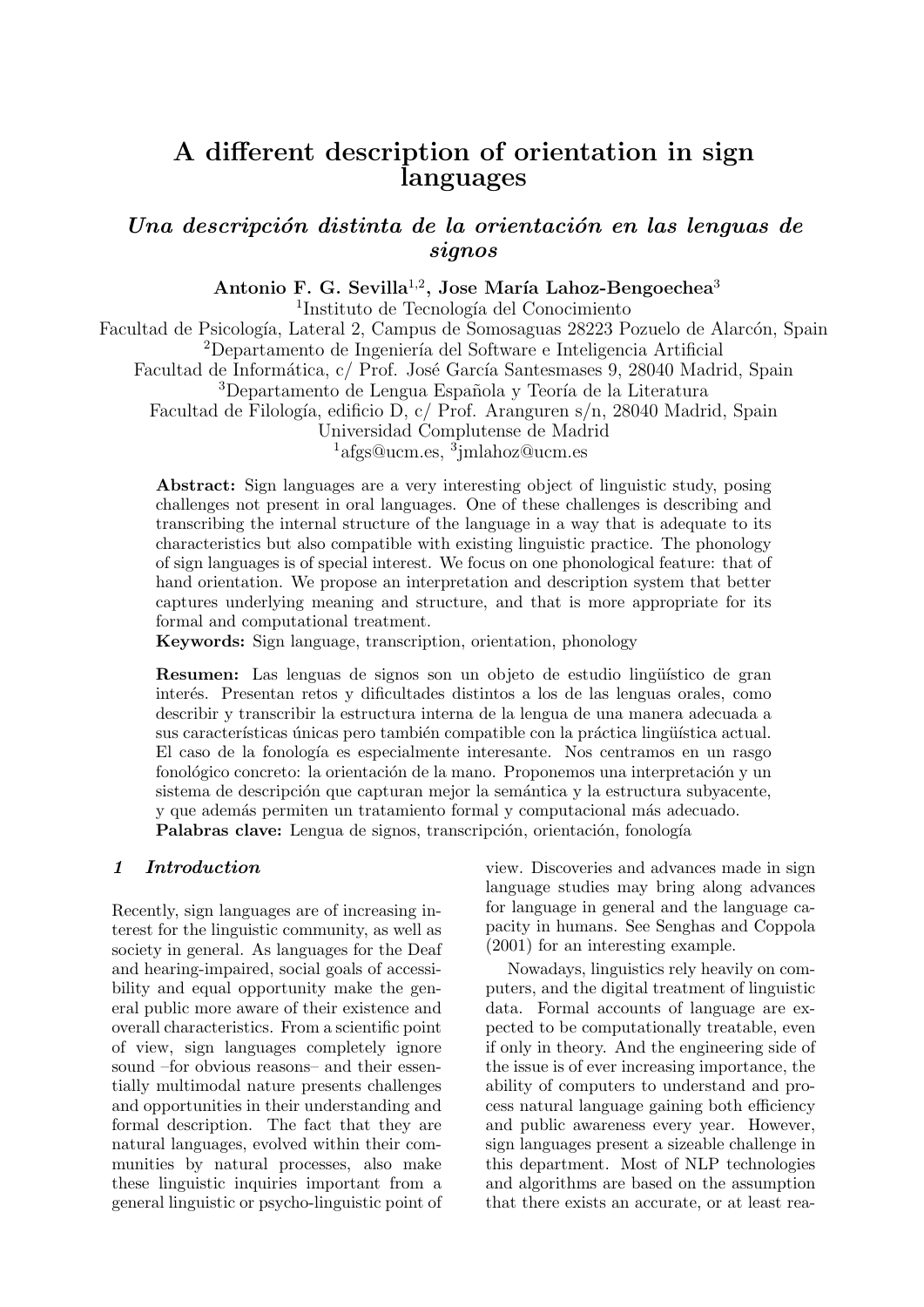sonable, representation of language using sequences of characters, which is not (yet) true for sign language.

Much existing work to computational processing of sign languages takes a word-based approach. It works as in languages where the written form of a word has moderate to low relation to the oral form, like those with ideographic writing (Chinese, Japanese), or, maybe not so extremely, English. The idea is to observe the physical realization of a word (or sign) and transcribe it to a characterbased representation, see [Starner, Weaver,](#page-0-0) [and Pentland \(1998\)](#page-0-0) or Karayilan and Kiliç [\(2017\)](#page-0-0). In the case of sign languages, this approach is very limited. The visual signal is more complex than the audible one, and this also allows for information to sometimes appear in disjoint, parallel manifestations (think of two hands working together to perform a single sign). Therefore, these approaches are often limited to the recognition of a fixed vocabulary of signs, and eschew any structure or inflection they might present.

Signs have a very rich inner complexity. This structure, which can sometimes parallel that of oral languages, has not only descriptive importance, but is often lexically or grammatically significant. Even at the phonological level, sign languages are organized in a manner not immediately equivalent to that of oral ones. In the literature, signs are classified phonologically using a number of features, including location, shape, contact, movement, and orientation [\(Liddell and](#page-0-0) [Johnson, 1989\)](#page-0-0). These describe the configuration and movement of the hand in space, and while there are additional non-manual features of sign language, the hands are the most salient and important elements.

In this paper we focus on orientation. Orientation is a simple but essential feature of sign language at the phonological level. It indicates the rotation of the hand as a whole, without regard for its shape and the individual positions of the fingers. Some examples can be seen in Figure [1,](#page-1-0) along with its "traditional" notation in SignWriting. Orientation is essential in the sense that it is necessary, it cannot be omitted and it often contributes to meaning in a significant way. There exist minimal pairs that are distinguished only by orientation: an example from Spanish Sign Language<sup>[1](#page-1-1)</sup> is that of the number "1", the letter "g" in fingerspelling, and the sign "today"



<span id="page-1-0"></span>Figure 1: Some orientations of the hand, with the shape of the number two. The SignWriting representation is given to the left of each drawing

[\(Herrero Blanco, 2009\)](#page-0-0). As a feature, orientation can be assimilated, for example in the formation of compound words, and is subject to substitution in speech errors [\(Sandler and](#page-0-0) [Lillo-Martin, 2006,](#page-0-0) Chap. 10).

However, the "traditional" description of orientation in sign language is, to us, not sufficient. It presents a number of problems, both from a linguistic and a computational point of view. In this paper, we present a different description of the feature of orientation, which provides some improvements in its understanding and how it contributes to meaning. Our proposal is also very computer-friendly, meaning its formalization and computational treatment are also strong points for its adoption. We accompany our theoretical analysis with a proposed notation system, which allows its better input and storage in digital media.

In Section [2](#page-1-2) we present the SignWriting approach. In Section [3,](#page-3-0) our theoretical interpretation is explicated, while Section [4](#page-5-0) presents the provisional notation for its representation. Finally, in Section [5](#page-5-1) we draw some conclusions and discuss some possible extensions of this work.

# <span id="page-1-2"></span>2 SignWriting approach

Existing approaches for the description of orientation tend to look at the hand by itself, and observe how it is rotated. In SignWrit-

<span id="page-1-1"></span><sup>&</sup>lt;sup>1</sup>Throughout this article, we use drawings of hands in space to illustrate some points. Most of the time, these hand configurations are not signs, and we believe that the feature under discussion is "low-level" enough that our proposal is language-independent. However, most examples come from Spanish Sign Language, and there may be language-dependendent phonotactic constraints we are unaware of.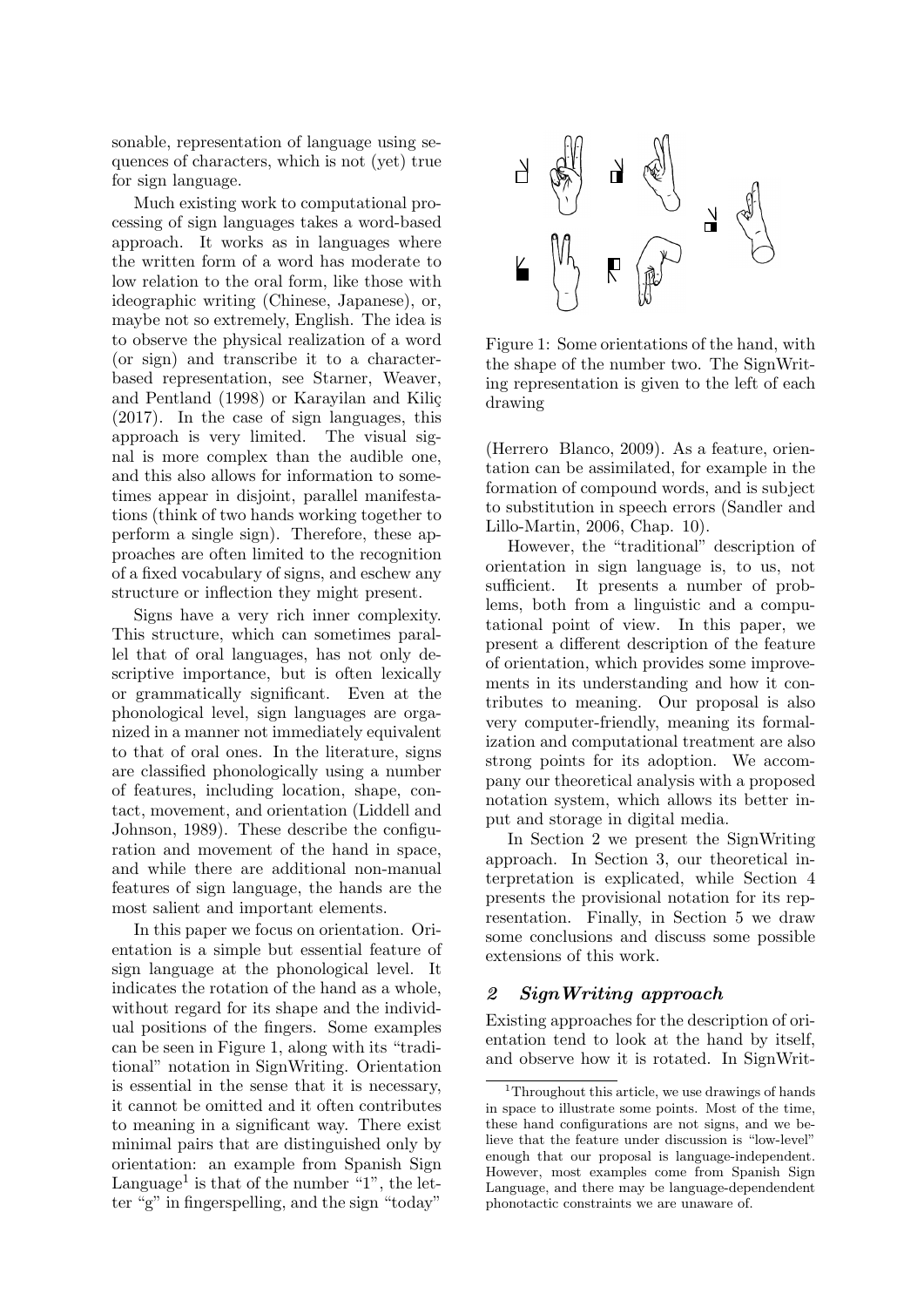

<span id="page-2-0"></span>Figure 2: Eight possible rotations on the vertical plane and on the horizontal plane, respectively

ing [\(Sutton, 2009\)](#page-0-0), a widely spread notation system, a color code is used. White identifies the palm of the hand, black the reverse. This allows us to distinguish signs by noting which side of the hand the signer can see, and if both, the exact profile is determined by placing them in an iconic way that transcribes how the hand is seen. Additionally, SignWriting makes a difference between hand configurations located on the vertical plane and those on the horizontal plane (by convention, the latter case is represented with the fingers detached from the hand root). Furthermore, rotation is allowed on each of those planes (Figure [2\)](#page-2-0). In sum, the hand can rotate almost freely in the X, Y and Z axes and, in order to fully specify orientation, Sign-Writing approaches usually draw the hand in an iconic sign space, which has its own tricks to transform the three dimensions into two.

This approach is useful in that it is enough to fully capture the possible realizations, and its iconicity makes it easily understandable and transparent. However, it has some limitations. First, it is tied to the graphical representation. A more abstract approach that can be transcribed with Latin characters would be useful, especially for enabling computational treatment.

Second, sometimes it is possible to represent the exact same handshape and orientation in two different ways, just depending on whether the perspective is from the vertical or the horizontal plane (both configurations in Figure [3](#page-2-1) are identical). This lack of biunivocity in the transcription unnecessarily increases computational complexity, inasmuch as it requires to store more configurations, or to add a layer of interpretation to undo the duplication. From the viewpoint of generation, it yields underspecification of expected

<span id="page-2-1"></span>Figure 3: The palm facing the signer, with the fingers pointing left. These are equivalent SignWriting transcriptions for the same handshape and orientation. If the signer looks forward, it is a white located on the vertical plane. If the gaze is directed from top down, it can also be interpreted as a blackwhite situated on the horizontal plane

results.

It should also be noted that the graphical approach does not capture the underlying meaning structure properly. It is too tied to the realization, which makes it cumbersome in some cases.

For example, in Spanish Sign Language, there is a sign with the general meaning of "to ask". It is a simple sign, with the hand in the shape of a " $Q$ "<sup>[2](#page-2-2)</sup>, and two repetitions of a slight movement whose direction depends on the identity of the grammatical subject and the (indirect) object. For the signer, this is not a complication, but rather makes a lot of sense. The sign "comes from" the asker, and "goes to" the one being asked. But it is not only the movement that follows this pattern; the orientation does too. The "Q" hand is pointed horizontally, and the finger tips point toward the askee, as in Figure [4.](#page-3-1)

This means that for "I ask you", the sign is black, and for "you ask me", it is white. One could say that it is normal for inflected forms to have to be listed separately, but what with "I ask him", or "She asks you"? Orientation is more subtle here, requiring the full expressive power of the graphical description to be transcribed, and then, only capturing individual utterances.

It is clear that in the "ask" sign itself the syntactic spaces of subject and object are embedded in the orientation of the hand. The following proposal for transcription of orientation can capture this, and has some additional advantages.

While other approaches for sign language notation are not as heavily reliant on the

<span id="page-2-2"></span> $^2 \mathrm{The}$  shape of the letter "Q" in the Spanish Sign Language fingerspelling alphabet. It is a configuration of all the fingers flexed at the first falanx, and the thumb lying against their tip. A drawing can be seen in Figure [4.](#page-3-1)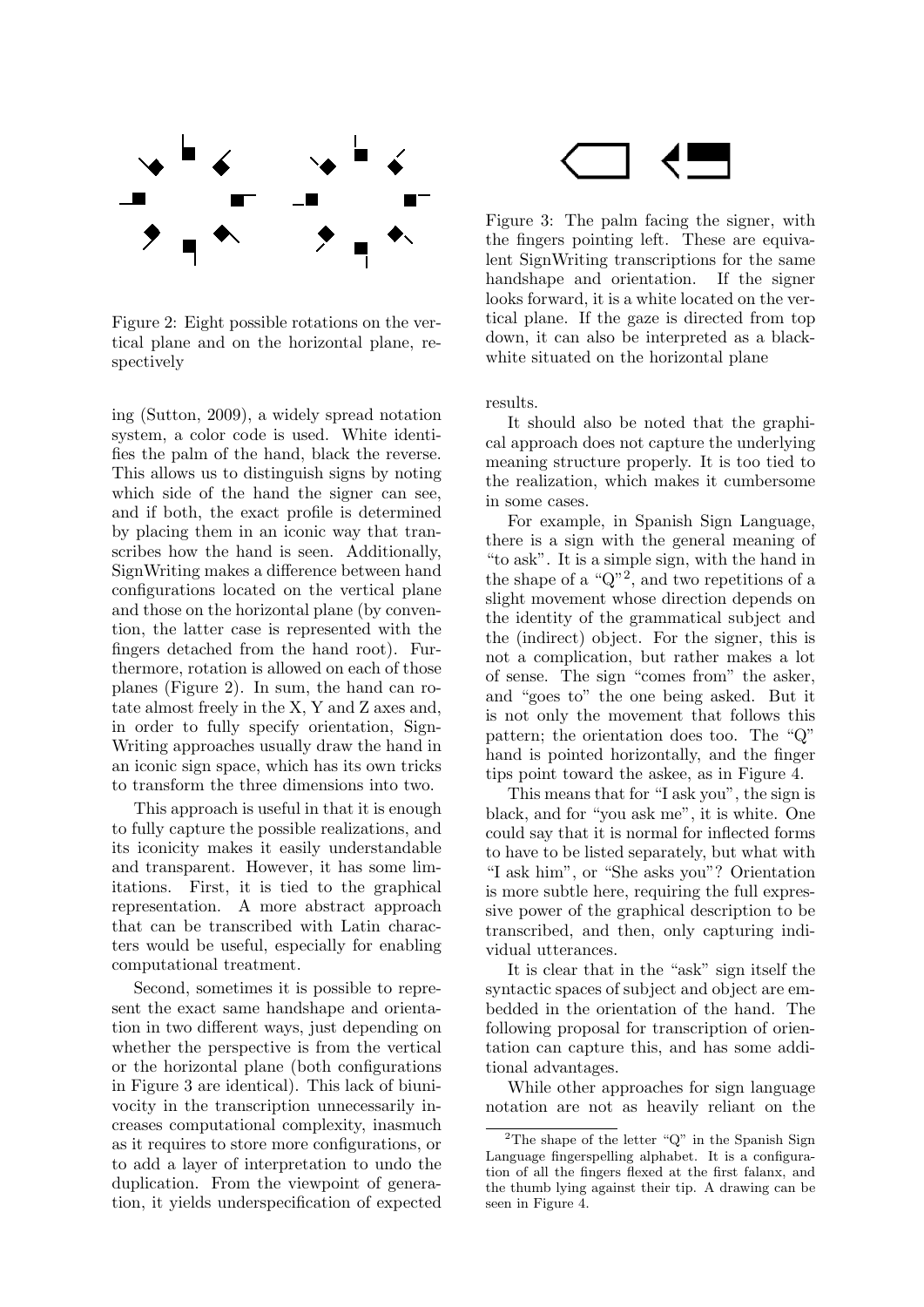

Figure 4: Two situations, where A is talking to B. In a., A says "You-Ask-I", in b., A says "I-Ask-You". This sign, for the verb "to ask" can then be understood as inflecting, and having different forms with different orientation. In our proposal, this can be succintly expressed by saying that the palmar vector is oriented from the subject to the (indirect) object of the verb

picture or drawing of the hand orientation, similar criticism as with SignWriting can be made. In the HamNoSys notation system [\(Hanke, 2004\)](#page-0-0), features are transcribed separately, but still with pictograms and symbols. Hand orientation is also treated holistically and by itself, with no reference to space, so the issues with the "ask" sign remain. In Stokoe notation [\(Stokoe, Casterline, and](#page-0-0) [Croneberg, 1976\)](#page-0-0), a linguistically motivated transcription system, orientation is described with a fixed set of symbols, again limiting the expression of the inner structure.

# <span id="page-3-0"></span>3 Proposed interpretation

Barring physical constraints that limit the range somewhat, the hand has free rotation in space, being able to rotate around the three directions. But the palm is basically flat and, in order to describe the position and orientation of a flat object in a 3D space, mathematically it is enough with two vectors. We can ignore the fingers for now, since their position is taken into account by the hand shape, a different feature.

### 3.1 Hand vectors

The hand has a number of natural vectors that we can identify. In this approach, the three most natural and useful are selected. The first two, both of equal and great importance, are the "distal" and "palmar" vectors.

<span id="page-3-1"></span>The distal vector is the one that goes from the wrist to the fingers, parallel to the palm. It points to where the index finger points when fully extended.

The palmar vector is perpendicular to the distal one, and in general perpendicular to the plane of the palm itself. It points to the inside of the closed hand, or what we as humans generally consider the palm to "point" to.

The lateral vector is perpendicular to the previous two. It points where the thumb points when the hand is open or, for example, in the thumbs-up gesture. In Figure [5](#page-4-0) and in Figure [6,](#page-4-1) the three vectors are represented in a few different situations.

Since the left hand is a mirror image of the right hand, if the orientation of any two vectors is shared between both hands, the respective third vectors will point opposite to each other. For example, if we assume unit vectors and we take the cross product of distal and palmar, it will be equal to the lateral vector for the right hand, and opposite to it for the left hand:

$$
\overrightarrow{distal} \times \overrightarrow{palmar} = \begin{cases} \overrightarrow{lateral} & \text{right hand} \\ \overrightarrow{-lateral} & \text{left hand} \end{cases}
$$

But if two vectors are enough to describe the orientation, why define three? The mathematical answer is that this way we may fully describe our variation space (three dimen-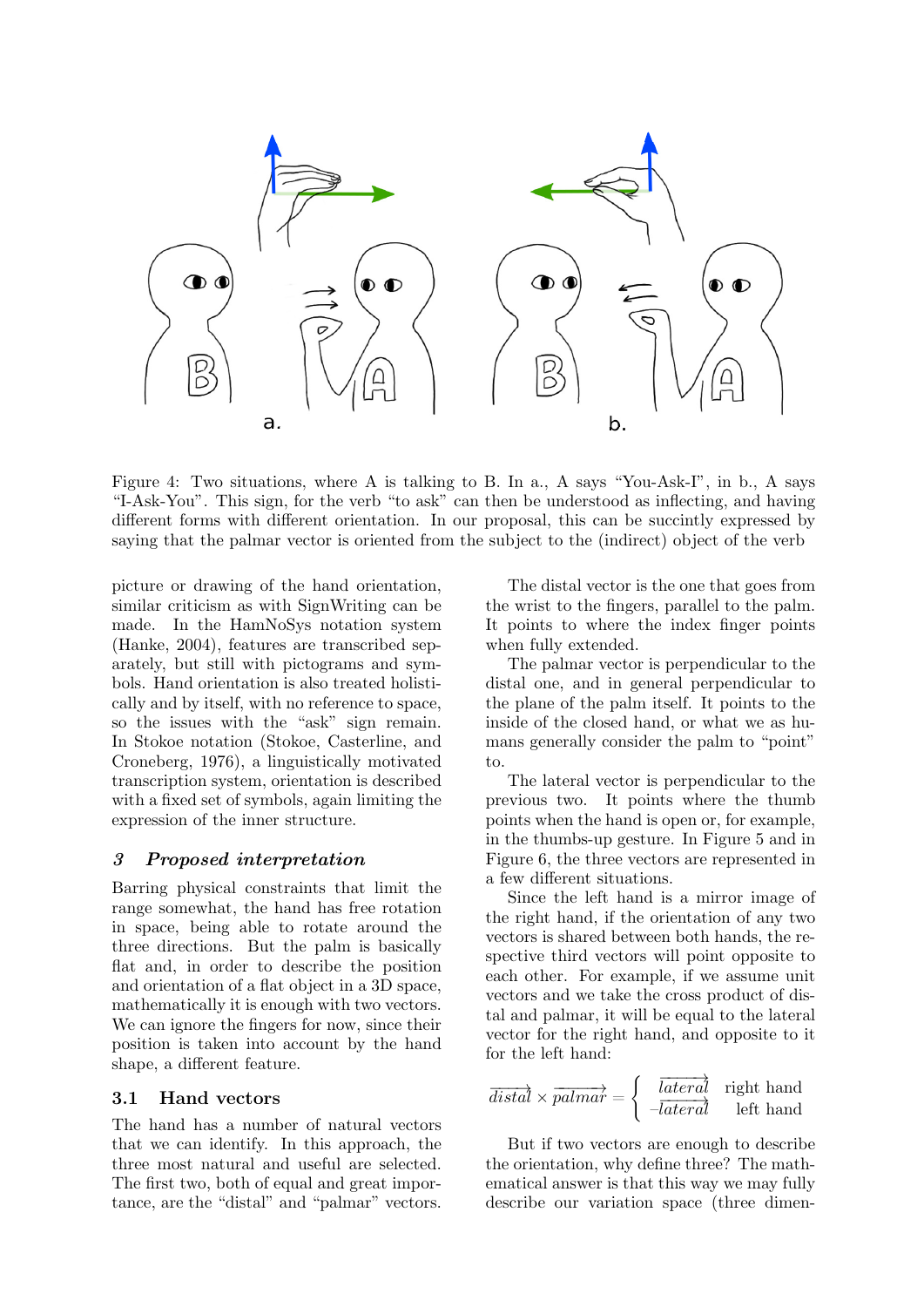

Figure 5: The "hand vectors" we propose to use for describing orientation. The distal vector points in the direction of the extended fingers, the palmar one in the direction of the palm, and the lateral one towards the extended thumb. Notice that flexion of the fingers does not affect the direction of the vectors

sions, three vectors). The linguistic answer is that it allows us to describe some signs in a more succint and semantic way.



Figure 6: Hand vectors in the two hands. Notice that the vector systems are not equivalent, one can not be rotated to match the other

## 3.2 Underspecification

For most signs, specifying the distal and palmar vectors will be enough. Together, they both solve the spatial rotation of the hand and the black/white distinction, in a natural way. Numbers, for example, are distal "up" and palmar "front" (see Figure [1](#page-1-0) again). In <span id="page-4-0"></span>Spanish Sign Language, some numbers are palmar "back", however. This distinction is as easy to make with this approach as with the white/black one. Furthermore, the distal vector may be left out in some informal accounts, since it is the most natural when producing cardinal numbers (provided they are not integrated with some other morpheme). The only salient information would in that case be the distinction between palmar "front" or "back", and only that vector needs to be noted.

And here lies one of the strong points of this approach. Underspecification is an extremely important characteristic of the phonology of languages [\(Steriade, 1995\)](#page-0-0). With the graphical approaches, however, we are forced to commit to a particular realization of the sign, including redundant information and even slight, uninformative phonetic details.

<span id="page-4-1"></span>With the proposed approach, only the necessary information has to be specified. To take an example from a gesture in popular culture, rather than a sign, in the "thumbsup" gesture, the important orientational information is that the lateral vector (thumb) points up. Distal and palmar vectors are irrelevant, and so they can just be omitted. Upon realization, the producer can select the orientation that best fits the context, or the more comfortable one for the situation.

This "lateral" extra axis is also useful for signs presenting some movement of the hand that affects orientation. In the "there is not" sign of Spanish Sign Language, for exam-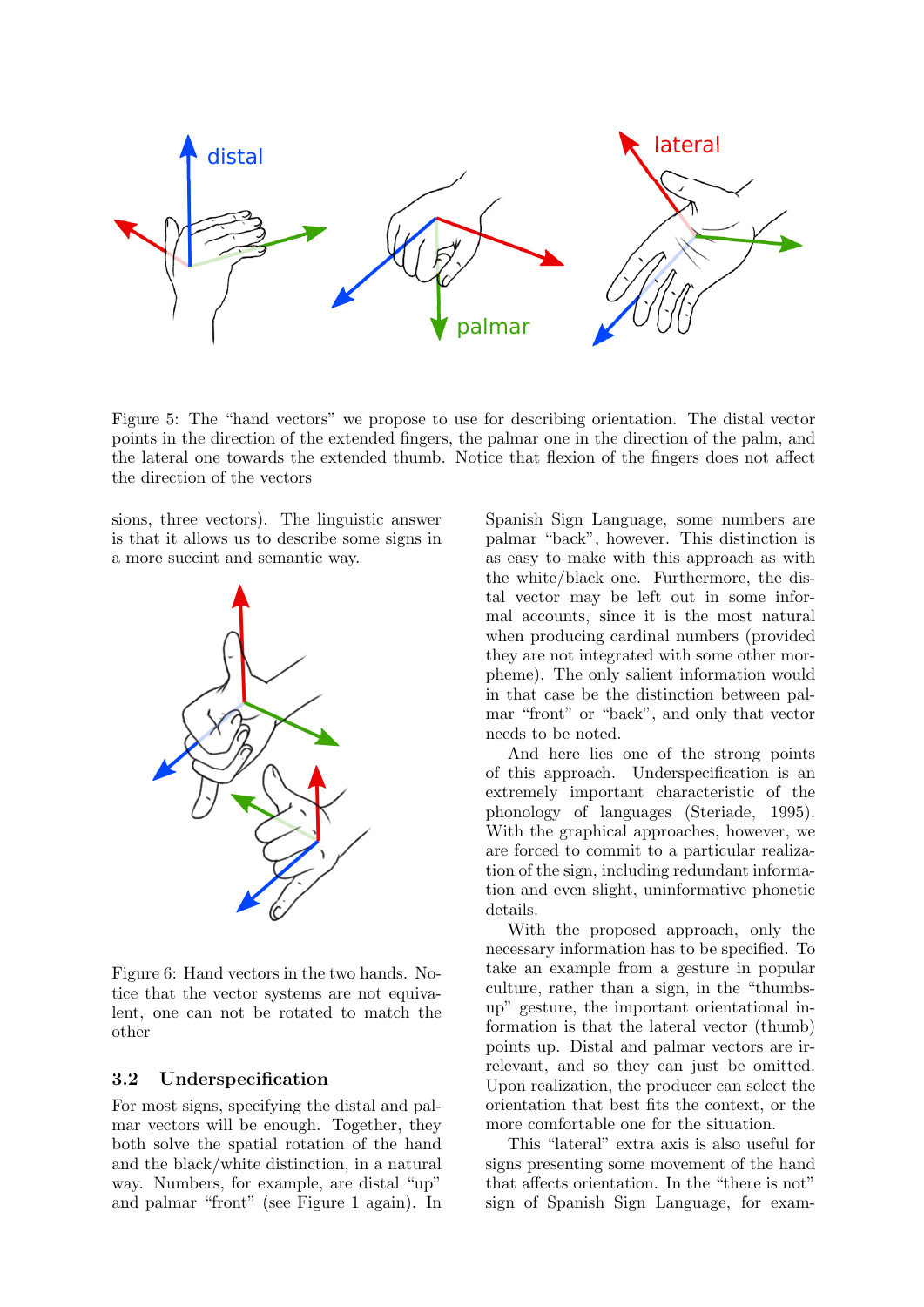

Figure 7: Points in the topographical signspace, corresponding to the general directions Up, Down, Left, Right, Front and Back. Note that space is always transcribed from the point of view of the signer

ple, both distal and palmar vectors change. The lateral vector remains static, however, pointing backwards. We can thus understand the orientation and movement combined as a "minus quarter" rotation around the lateral, which points back, or alternatively distal from up to left, lateral back:  $(U,L):B^3$  $(U,L):B^3$ .

This is the underspecified notation for  $(U,L):(L,D):B$ , and it could also have been written  $(U,L):(L,D)$ , but the common practice should be to underspecify in the most economic way possible. Note that this apparent diversity of transcriptions is different from the previously mentioned issue of Sign-Writing regarding lack of biunivocity. The full vectorial transcription of orientation always entails three vectors and is unique for each specific configuration. However, given that the vector system only has two degrees of freedom (the position of one vector is always determined by that of the other two), then the most convenient vector can be omitted, following the principles of underspecification.

## <span id="page-5-0"></span>4 Proposed notation

Accompanying the different approach to orientation that has been described, we also propose a succinct and expressive notation that can be used to transcribe it. We rely on a theoretical existing notation for space, which is out of the scope of this paper. For now, we will use a simple one, specifying gen-

<span id="page-5-5"></span>

<span id="page-5-4"></span>Figure 8: A 3rd person "placed" in syntactic sign space. The facial features are the mark of a 3rd person pronoun, with the finger pointing to the antecedent's location in sign-space (or postcedent if it will be specified later)

eral directions<sup>[4](#page-5-3)</sup> with uppercase letters (Up, Down, Left, Right, Front, Back), as in Figure [7,](#page-5-4) and pronominal spaces ("placed" constituents) with lowercase letters not belonging to any general direction (a, b, c, x, y. . . ). In other words, lowercase letters represent variables that are subject to deictic or anaphoric interpretation. Figure [8](#page-5-5) shows an example of a 3rd person in sign-space.

Orientation can then be notated using colons to separate the spaces to which the hand vectors point, starting with the distal vector, following with the palmar and finishing with the lateral. To leave a vector unspecified, the corresponding colon is used, but no letters in the place where they should be. As a shorthand, if distal and palmar vectors are specified, the second colon and lateral space can be omitted.

Some relevant examples can be seen in Table [1.](#page-6-0) In Table [2,](#page-7-0) a more complete enumeration of different orientations and their vector transcription is given.

# <span id="page-5-1"></span>5 Discussion and Conclusions

Description and transcription are two fundamental endeavors in linguistics, and intimately related. A good description enables natural and expressive transcription, and proper transcription shows the strengths and weaknesses of a particular conceptual model. In a feature seemingly simple such as hand orientation in sign language, we have shown that changing the way it is interpreted allows to discover underlying structure and meaning.

<span id="page-5-2"></span> ${}^{3}$ Here, we separate the vectors with  $\cdot$  in the order distal, palmar, lateral, but we leave out the palmar since it is predictable given the other two. The values inside the parentheses represent the consecutive orientations.

<span id="page-5-3"></span><sup>4</sup>Points in the "topographical" sign-space.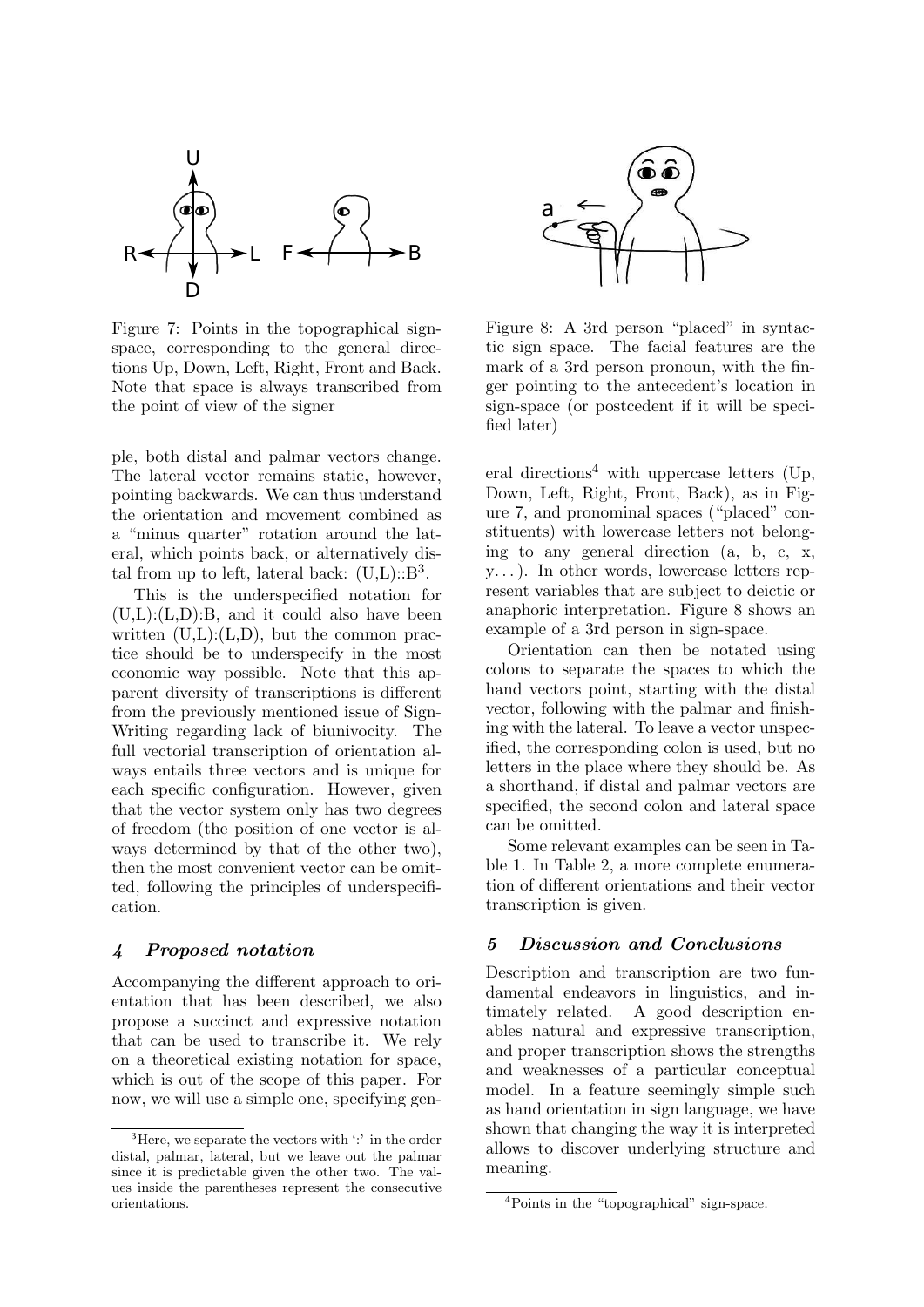| Examples                        | $SignWritingi$ Vectors <sup><i>ii</i></sup> |         |  |
|---------------------------------|---------------------------------------------|---------|--|
| Letter a, num-<br>bers          |                                             | U:F     |  |
| Past                            |                                             | (U,B):R |  |
| More, "thumbs-<br>up", work     |                                             | ∷U      |  |
| Bicycle, Sit                    |                                             | F: L    |  |
| Child                           |                                             | F:D     |  |
| Letter g                        |                                             | LB      |  |
| I ask $a$ , I under-<br>stand a |                                             | U:a     |  |
| $a$ (anaphora) $^{iii}$         |                                             | a:      |  |

<sup>i</sup> Only orientation feature, plus the shape from the first listed example (the shape cannot be omitted in this notation).

 $\real^{ii}$  The parenthesis and comma are a shorthand for bisyllabic transitions.

iii As in Figure [8,](#page-5-5) indicating a 3rd person by pointing. The shape is "point" or "1" (extended index), and the only relevant orientation is the distal vector.

<span id="page-6-0"></span>Table 1: Examples of the orientation feature in different signs, and its transcription in SignWriting and vector notation

Our representation highlights the pieces of information that are phonologically relevant. Redundant or predictable phonetic aspects must be filled in at a later stage in the derivation, and may be subject to particular realizational constraints or variants. This move brings the analysis of sign languages closer to that of oral languages, by capturing general principles of phonology, like underspecification.

In addition, we want to point out the very natural treatment of this representation that can be done with computers. The abstract or symbolic notation is much more amenable to digital processing than graphical representations, and the use of vectors and space locations may make mathematical treatment of animated agents easier, or even help with computer-vision recognition of signed language.

One issue remains that we can see. In some signs, the vector which matters is that of the index finger. Think for example of the

basic pointing sign, where an element of the sign space is referred to. Here, the important direction is the tip of the index finger. If this finger is fully extended, that coincides with our distal axis. However, in a natural realization of the sign, the finger can be flexed, taking it out of alignment with the distal vector.

Some possibilities arise. The easiest, of course, is to think that the ideal sign is the one with the index fully extended, and the distal vector pointing properly, but "laziness" and other realization constraints mean that the actual hand shape is often more relaxed.

Other possibility is to add another axis, corresponding to the extended fingertip. It would then have to be seen if others fingers also would benefit from this treatment, how many of them would be needed, and how to describe this phenomenon with a concise but comfortable notation.

In order to decide this issue, more data and study would be needed. However, the underlying technique of using vectors pointing to space locations to specify orientation seems to be sound, useful and expressive.

# Acknowledgements

This research is partially supported by the IDiLyCo project (TIN2015-66655-R) funded by the Spanish Ministry of Economy, Industry and Competitiveness.

# References

- Hanke, T. 2004. HamNoSys-Representing sign language data in language resources and language processing contexts. In Proceedings of the Workshop on Representation and Processing of Sign Language, Workshop to the fourth International Conference on Language Resources and Evaluation (LREC'04), pages 1–6.
- Herrero Blanco, Á. L. 2009. Gramática didáctica de la lengua de signos española (LSE). SM, Madrid.
- Karayilan, T. and Ö. Kiliç. 2017. Sign language recognition. 2nd International Conference on Computer Science and Engineering, UBMK 2017, pages 1122–1126.
- Liddell, S. K. and R. E. Johnson. 1989. American Sign Language: The phonological base. Sign Language Studies, 64(1):195–277.